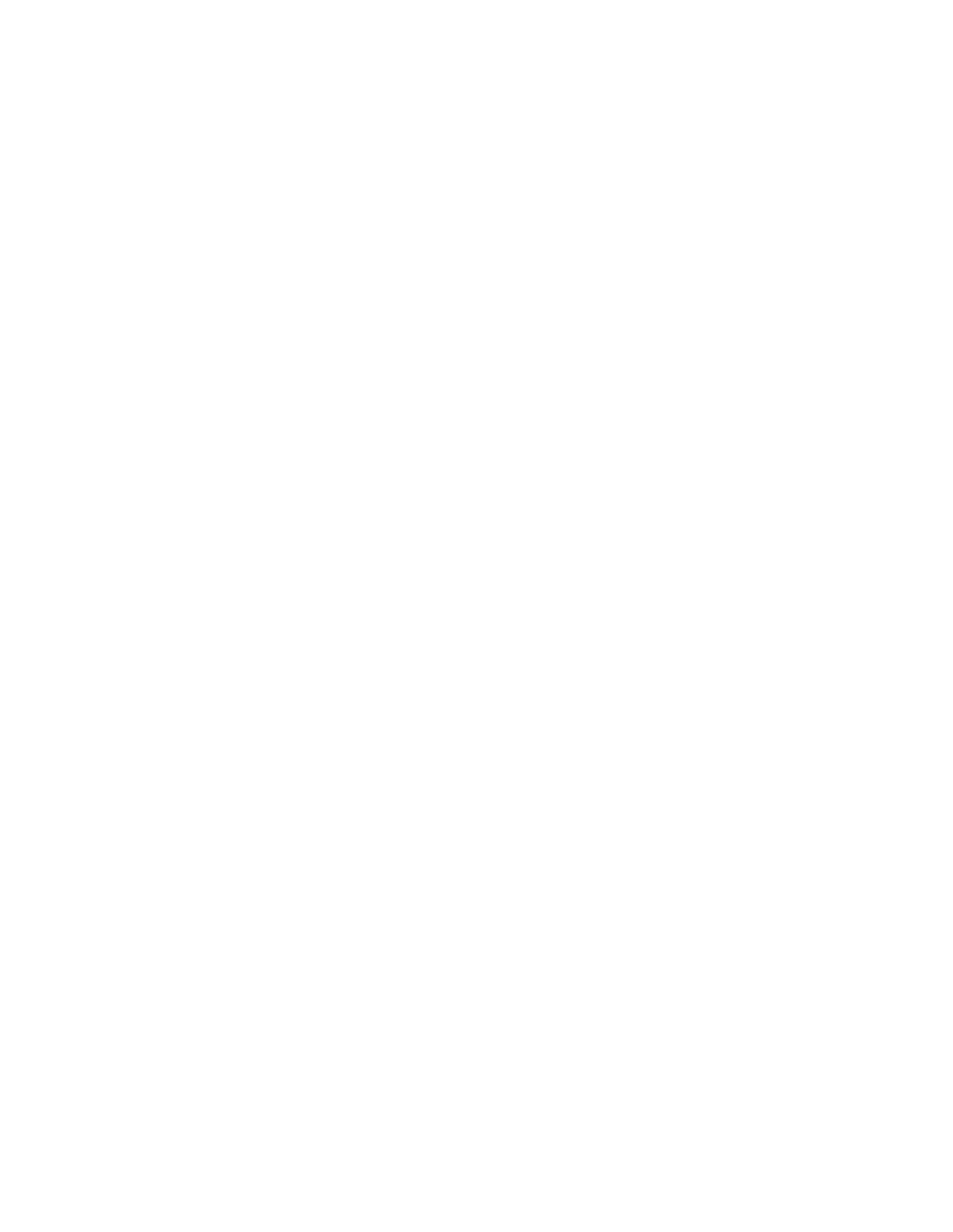- COPS Office funding results in higher police arrest productivity and a reduction in crime across four index crime categories. The effect is significant in communities of less than 100,000 (Zhao, Zhang, and Thurman 2011).
- Each additional dollar devoted to the COPS Office program generates somewhere between \$4 to \$8.50 in savings to society (Donohue and Ludwig 2007).
- The COPS Office's innovative grants, with an average spending amount of \$620,000, have been shown to produce a victim cost-savings of \$1,341,874 (Muhlhausen 2006).
- For each additional dollar of miscellaneous COPS Office grants per capita, the expected value of violent crime has been shown to decline by almost 16.2 incidents per 100,000 people (Muhlhausen 2001).
- Each dollar of hiring grants per resident has been shown to contribute to a corresponding decline of 5.26 violent crimes and 21.63 property crimes per 100,000 residents (Zhao and Thurman 2001).

Perhaps most significantly, the Government Accountability Office (GAO) concluded in its report on the COPS Office that "as a demonstration of whether a federal program can affect crime through hiring officers and changing policing practices, the evidence indicates that COPS contributed to declines in crime above the levels of declines that would have been expected without it." In addition, two studies using a well-regarded technique (regression discontinuity) that approximates a randomized controlled test find that COPS Office grants are associated with increases in the number of officers in agencies and produce significant declines in violent and property crimes without producing corresponding increases in arrest rates. Although policing practice has changed since the COPS Office was established in 1994, during which the underlying assumptions of what police do in terms of crime prevention and response have remained the same, research during this time has consistently shown that police do have an impact on crime. What changes there have been—especially in terms of how community policing increases police emphasis on preventative and social engagement activities and moves beyond the implied deterrence of directed patrol—should only increase the impact police have on crime, not lessen it. Consequently, all of the research produced since the founding of the COPS Office on the effectiveness of federal funding for local law enforcement remains relevant to discussions of such funding in the 21st century.

# **Bibliography**

*Entries are presented in reverse chronological order, with the most recent publications first.* 

# **Gottfredson, Denise C., Scott Crosse, Zhiquin Tang, Erin L. Bauer, Michele A. Harmon, Carol A. Hagen, and Angela D. Greene. 2020. "Effects of School Resource Officers on School Crime and Responses to School Crime."** *Criminal Public Policy* **19(1): 905–940.**

Summary: This study examined the effects of an increase in school resource officer (SRO) staffing on schools in a sample of 33 public schools that enhanced SRO staffing through the U.S. Department of Justice's Community Oriented Policing Services Hiring Program and a matched sample of 72 schools that did not increase SRO staffing at the same time. In a longitudinal analysis of monthly school-level administrative data for the 2011– 2012 to 2016–2017 school years, the authors compared the treatment and comparison schools on disciplinary offenses and actions. The study found that increased SROs increased the number of drug- and weaponrelated offenses and exclusionary disciplinary actions for treatment schools relative to comparison schools. These effects were more frequently found for students without special needs.

- When schools increased SRO staffing, weapon- and drug-related offenses increased immediately, and these effects persisted for 20 months after the increase in SROs.
- The number of exclusionary disciplinary actions taken against students also increased immediately after the rise in SRO staffing, and this increase persisted for 11 months. The findings were significant for students without special needs but not for students with special needs.
- On average, SROs in these schools spent about half their time (48 percent) in law enforcement and order maintenance activities. They spent 30 percent of their time on counseling and mentoring, another 20 percent of their time in teaching activities, and 2 percent of their time in other activities.
- For the subset of students with special needs, as SRO time spent on law enforcement increased, counts of less severe offenses decreased.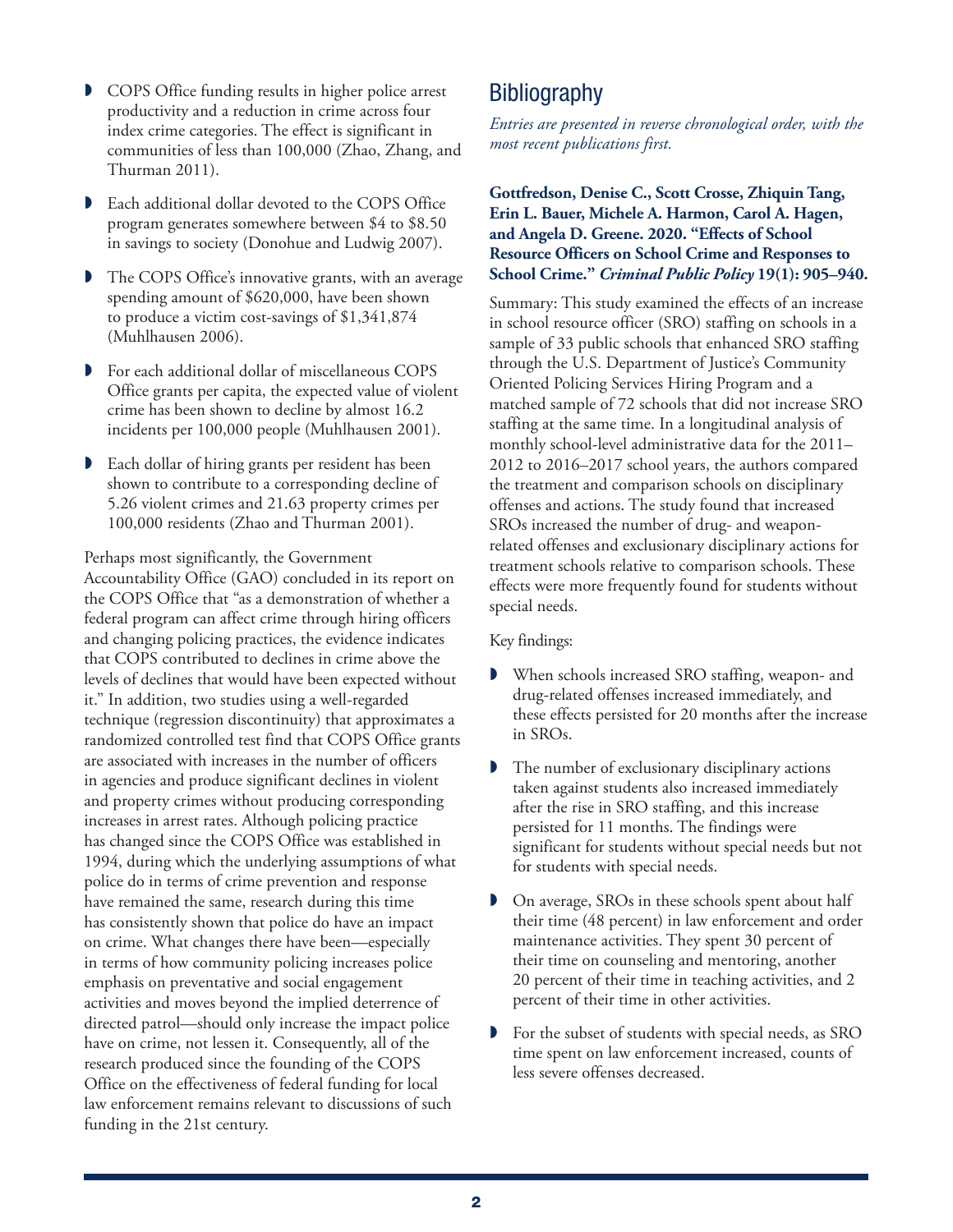## **Weisburst, Emily. 2019. "Safety in Police Numbers: Evidence of Police Effectiveness from Federal COPS Grant Applications."** *American Law and Economics Review* **21(1): 81–109.**

Summary: In this study, the author uses variation in Office of Community Oriented Policing Services (COPS Office) hiring grant awards and grant applications to measure the impact of police force expansions on crime between 2000 and 2014. The study measures the impact of police on crime using an instrumental variables design, instrumenting for police presence using COPS Office grant acceptances conditional on application decisions. Because of large fluctuations in total funding for COPS Office programs, there is substantial variation in the number of possible grants that can be awarded in each year. The program variation creates quasi-randomness in the probability of a grant acceptance in a given year within a given city and is the foundation of the author's identification strategy. The results also provide suggestive evidence that law enforcement leaders are forward-looking.

# Key findings:

- The average hiring award from 2000 to 2014 was approximately \$825,000—or \$225,000 per 10,000 residents—designating funding for an average of 5.8 police officers or two officers per 10,000 residents.
- Applying upper and lower bound estimates of the literature on the social cost of crime, the study finds that the average welfare benefit of this hiring increase ranges from \$13,185 to \$559,128 per district.
- Using data from nearly 7,000 U.S. municipalities, the author finds that a 10 percent increase in police employment rates reduces violent crime rates by 13 percent and property crime rates by 7 percent.
- The author observes that the decision to apply for federal hiring funds does not appear to be motivated by a spike in crime but instead is correlated with subsequent increases in crimes rates. One possible explanation for this pattern is that law enforcement leaders may incorporate expected changes in crime in their strategic decisions.

# **Weisburst, Emily. 2019. "Patrolling Public Schools: The Impact of Funding for School Police on Student Discipline and Long-Term Education Outcomes."**  *Journal of Policy Analysis and Management* **38(2): 338–365.**

Summary: The widespread use of police officers in public schools is a relatively recent development. While there is growing public debate about the consequences of police presence in schools, there is scant evidence of the impact of police on student discipline and academic outcomes. This paper provides the first estimate of the impact of funding for school police on student discipline and educational attainment using quasiexperimental methods. Using variation in federal Office of Community Oriented Policing Services (COPS Office) Cops in Schools (CIS) grants between 1999 and 2008, the study measures the effect of receiving an increase in funding on students conditional on school district decisions to apply for this funding. This strategy addresses biases related to both the nonrandom assignment of police to particular school districts and the nonrandom timing of investments in police within school districts. Using detailed data on more than 2.5 million public school students in the state of Texas in the 7th to 12th grades, the study finds that grants for school police increase disciplinary actions for middle school students but do not change the rates of disciplinary actions for high school students. In the long term, exposure to federal funding for school police is associated with small but significant declines in high school graduation rates and college enrollment.

- Awarded grants designated funding for three SROs per school district on average, with total funds of \$324,000 per school district (weighted by student years). Eighty percent of students attended school districts that applied for a grant during the sample period, and 70 percent of students attented school districts that received a grant during the sample period.
- The study finds that CIS grants for police in public schools in Texas increase middle school discipline rates by 6 percent.
- The rise in middle school discipline is driven by sanctions for low-level offenses or school code of conduct violations rather than serious offenses. In addition, the study provides evidence that out-ofschool suspensions are the most common sanction for these low-level offenses.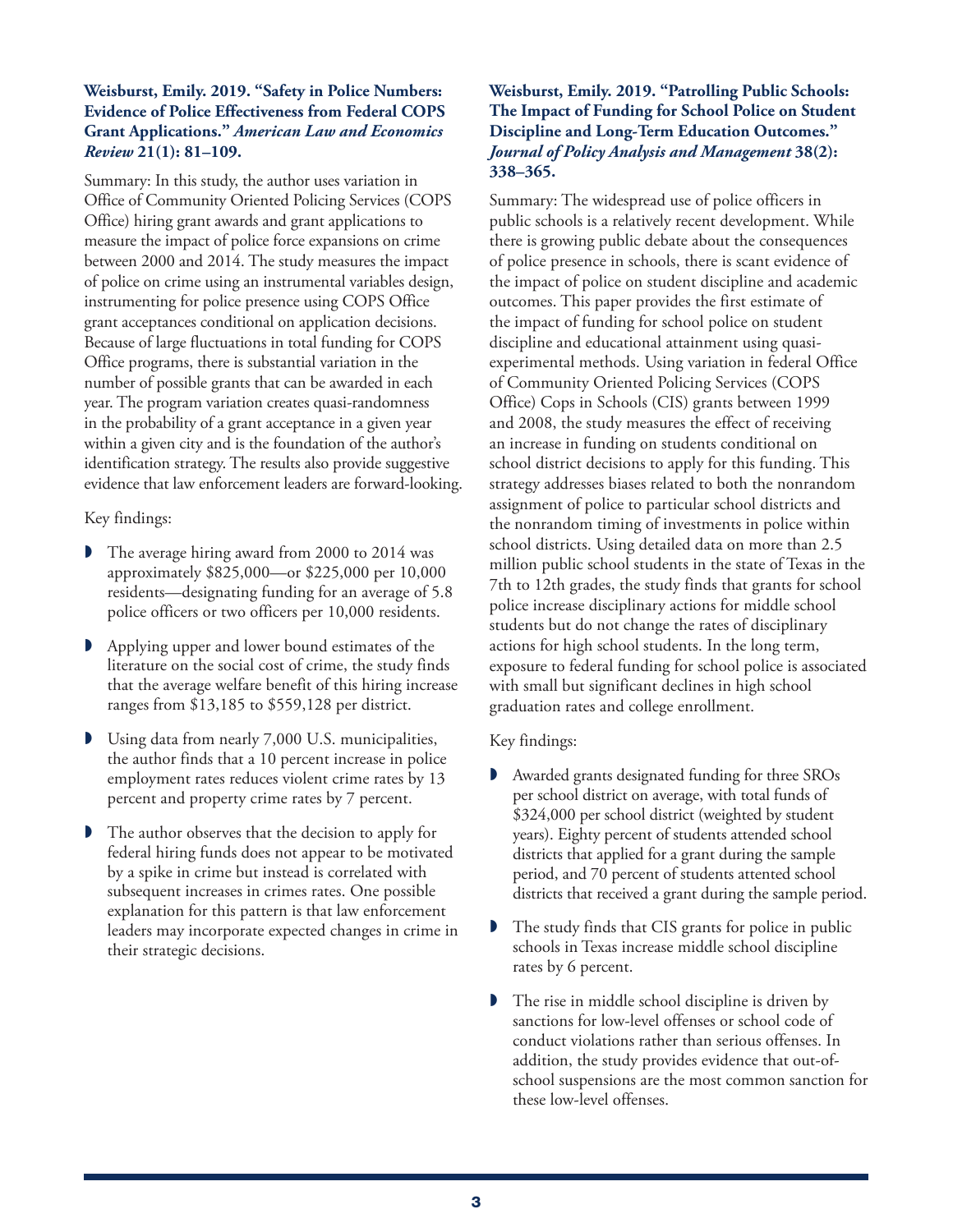- CIS grants did not change rates of disciplinary action for high school students.
- The study finds a 5 percent increase in discipline for low-income White students and a 7 percent increase in discipline for low-income Black and Hispanic students. For students who are not low-income, Black students experience a 10 percent increase in discipline, followed by a 6 percent increase for Hispanic students and a 4 percent increase for White students.
- The study finds that exposure to one three-year CIS grant is associated with a 2.5 percent decrease in high school graduation rates and a 4 percent decrease in college enrollment rates.

#### **Mello, Steven. 2019. "More COPS, Less Crime."**  *Journal of Public Economics* **172(1): 174–200.**

Summary: This study exploits a unique natural experiment to estimate the causal effects of police on crime. The study uses a panel of 4,327 cities who applied for COPS Office hiring program funding from 2004 to 2014. The author leverages quasi-random variation in grant receipt by comparing the change through time in police and crimes for cities above and below the threshold in a differencein-differences framework. The methods are well regarded and approximate a randomized controlled trial. Relative to low-scoring cities, those above the cutoff experience increases in police of about 3.2 percent and declines in victimization cost-weighted crime of about 3.5 percent. In addition, crime reductions associated with additional police were more pronounced in areas most affected by the Great Recession. The results highlight that fiscal support to local governments for crime prevention may offer large returns, especially during bad macroeconomic times.

Key findings:

- The average grant funded 1.7 officers per 10,000 residents (6 percent increase in current force size).
- The estimates suggest that an additional COPS Office–funded officer is associated with 4.3 fewer violent crimes and 15.4 fewer property crimes per 10,000 residents the year following their hiring.
- **D** COPS Office–funded police force increases generate statistically significant declines in murders, rapes, and robberies. An additional officer prevents 0.11 murders, 0.53 rapes, and 1.98 robberies. While robbery accounts for just 15 percent of all violent crimes, it accounts for nearly half of the estimated impact of police on violent crime.
- The findings imply that one life can be saved from homicide by hiring 10 additional police officers.
- Arrest rates do not appear to increase with police force expansions, suggesting a deterrence mechanism underlying the crime reductions rather than incapacitation.
- Using conservative effect sizes, the estimated social benefit of an additional officer-year (one officer added for one year) was \$352,000 while costing \$169,000. With nearly 9,500 officer years added by the ARRA funding round, the estimated total net benefit was \$1.6 billion, which suggests that the program easily passes a cost-benefit test.

# **Cook, Phillip, Max Kapustin, Jens Ludwig, and Douglas Miller. 2017.** *The Effects of COPS Office Funding on Sworn Force Levels, Crime, and Arrests: Evidence from a Regression Discontinuity Design.*  **Washington DC: Office of Community Oriented Policing Services.**

Summary: This study estimates the effects of 2009 COPS Office Hiring Recovery Program (CHRP) grant funding on changes in police force strength, arrest rates and crime rates. The authors replicate the COPS Office funding processes for the \$1 billion in grants awarded to local law enforcement agencies as a part of the 2009 Recovery Act. The analysis uses a natural experiment that resulted from how this funding was awarded. The study compares those agencies with application scores just above the cutoff, and that were far more likely to be successful with their funding requests as a result, to a similar sample of agencies with scores just below the cutoff. This well regarded statistical technique, called a regression discontinuity design, creates two closely comparable groups and it approximates a randomized controlled study.

The authors used Uniform Crime Report (UCR) data for crime and arrests measures and used both UCR data and U.S. Census Annual Survey of Government Data to measure police force strength. The authors describe the extensive efforts they undertook to properly clean all of the data and account for outliers. The authors compared the results from each year 2009, 2010, 2011, and 2012 (post-treatment years) to the baseline year of 2007 to 2008 (pre-treatment years). They also conducted separate analyses for all agencies applying for COPS funding (7,202 agencies) and agencies that serve populations of 0 to 50,000 residents (4,954 agencies) to examine potential differences resulting from population size. Finally, they examined agencies where a COPS Office award would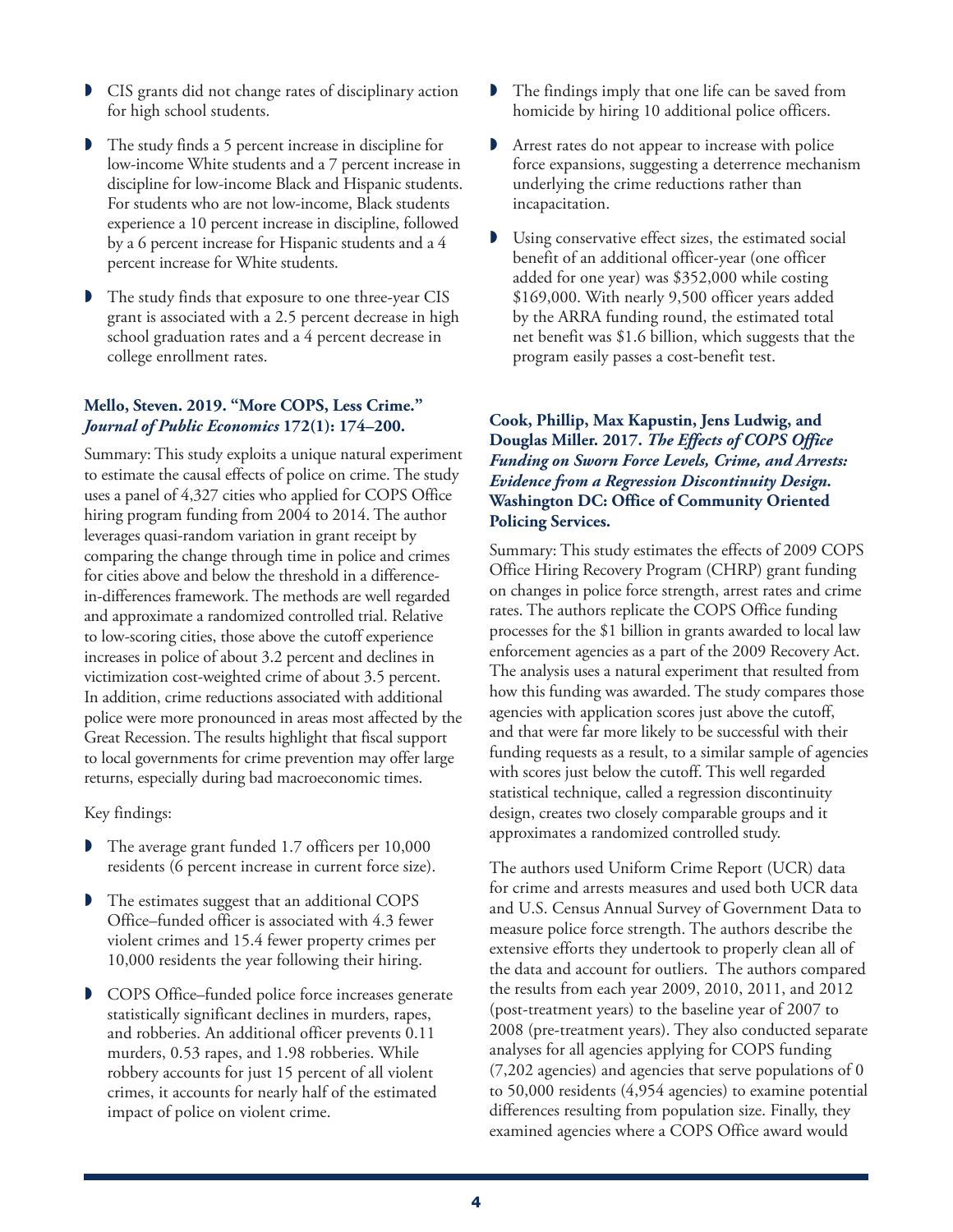have potentially increased the total force strength of the agency by more than 5 percent to see if those agencies with a more significant desired investment of officers experienced a different impact.

Key findings:

- Agencies that received COPS Office funding increased their sworn force strength in 2009 by 1.9 percent from 2007–2008 levels when compared to agencies who were unsuccessful in their funding. For agencies with populations from 0 to 50,000, this increase was 2.4 percent.
- By 2010, the first full calendar year after COPS funding was issued, the decline in total UCR crime rates from 2007–2008 levels of CHRP-funded agencies compared to nonfunded agencies is 4.5 percent. In 2011, the estimates increase to a 5.5 percent decline and then in 2012 to a 5.1 percent decline, although the 2012 finding is not significant at the .05 level (p-value of .079).
- Violent crime rates in COPS Office–funded CHRP agencies declined 9.2 percent in 2010 relative to 2007–8 compared to nonfunded agencies.
- Among property crimes, none of the estimates are significant at the 10 percent level or lower; however, among smaller agencies (serving between 0 and 50,000 residents), the effect on property crime rates appears to be both larger and more precisely estimated (7.6 percent decline in 2012 relative to 2007–8, p-value of .038).
- Arrest rates in in 2010 relative to 2007–8 are 6.2 percent smaller for CHRP funded agencies compared to non-funded agencies. COPS funding was associated with a decline in arrests. As with crime rates, the effects on violent arrest rates tend to be larger than those on property arrest rates.
- COPS Office funding increased officers per capita in 2009 relative to 2007–8 by almost 2 percent for agencies near the funding threshold and led to declines in reported UCR Part 1 crimes of approximately 5 percent in subsequent years, albeit estimated with varying degrees of precision. A similar estimated decline in arrests was found in 2010, suggesting that deterrence, rather than incapacitation, may on net be the mechanism driving these results.
- Though not sufficiently strong to conclude that there are increasing returns to police spending, the results presented here provide suggestive evidence that additional police resources represent a cost-effective approach to reduce crime.

# **Maguire, Edward R., Craig D. Uchida, and Kimberly D. Hassell. 2015. "Problem-Oriented Policing in Colorado Springs: A Content Analysis of 753 Cases."**  *Crime and Delinquency* **61(1): 71–95.**

Summary: The authors examine the success of problemoriented policing in Colorado Springs, Colorado, one of the first major American cities to fully implement and organizationally embrace this method. The authors examined 753 cases of problem-oriented policing events in Colorado Springs. The results of this examination found that the SARA (scanning, analysis, response, and assessment) method of problem-oriented policing was successful in reducing crime and, more importantly, in increasing officer awareness of community issues and distributing community policing training. An initial COPS Office grant of nearly \$1 million, along with the office's guidance, advice, and human resources, enabled the Colorado Springs Police Department to implement these strategies." Given the intense resource and human capital needs of fully implementing problemoriented policing in a department, COPS Office grants are beneficial in allowing smaller departments to fully implement this philosophy.

- **P** Problem-oriented policing is an idea promoted by the COPS Office that emphasizes proactivity rather than reactivity in law enforcement.
- Problem-oriented policing has been the subject of intense scrutiny among researchers and has been described as an effective approach to improve public safety.
- Colorado Springs Police Department has implemented problem-oriented policing successfully and has become a benchmark program for many international law enforcement agencies. Much of the city's success can be attributed to a nearly \$1 million grant given by the COPS Office in 1997.
- **D** Core problem-oriented policing ideas, including the necessity of targeting specific underlying conditions that give rise to problems, are critical to the effectiveness of community policing.
- COPS Office and other federal grants make it easier for law enforcement agencies, especially smaller ones, to focus attention on proactive problem-solving activities.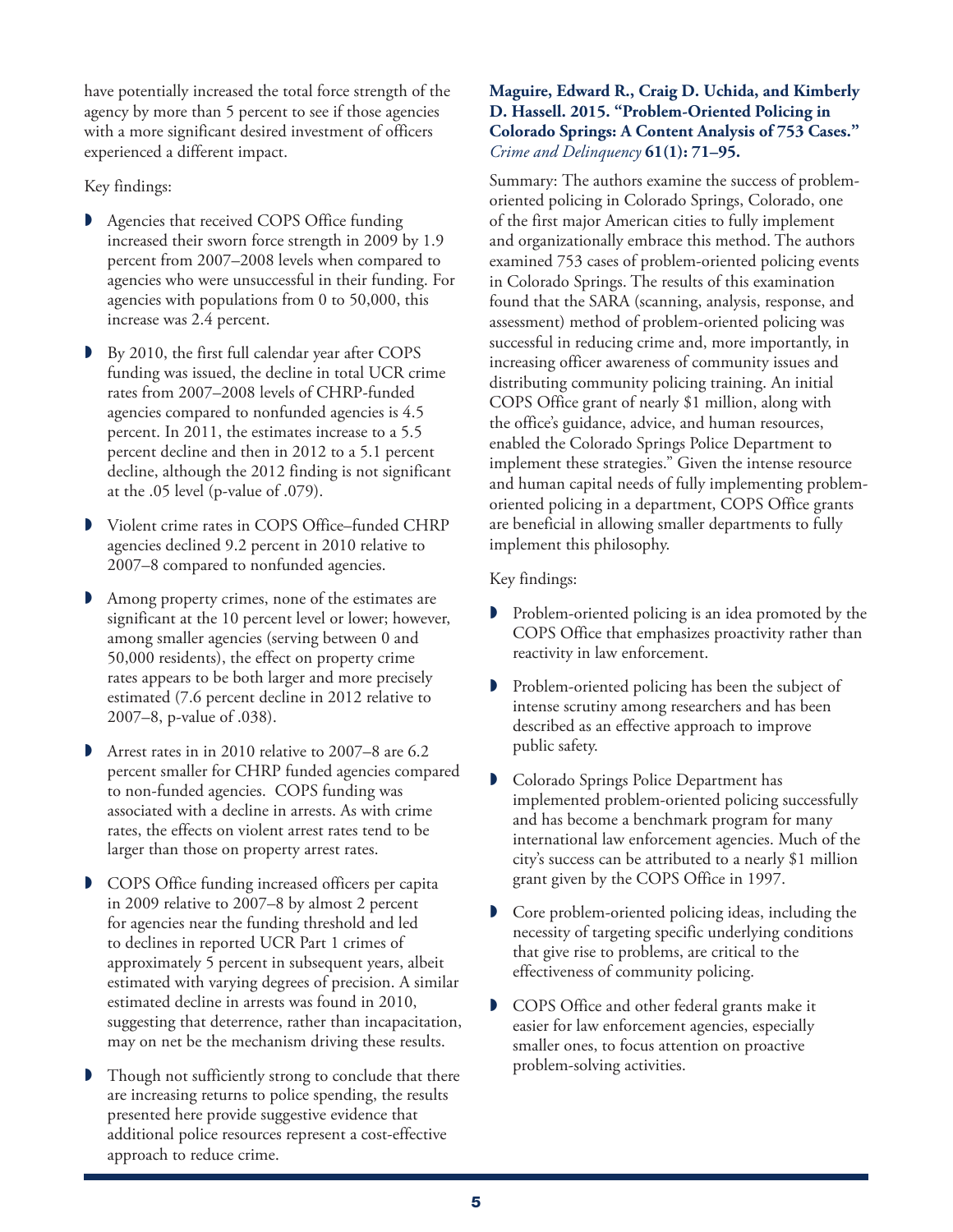- COPS Office grants provide, most critically, the ability for agencies to train officers and diffuse problem-oriented policing and community policing ideas throughout an agency, reducing the reactive nature of hierarchical policing structures.
- Implementation of the SARA method through COPS Office grants has successfully reduced crime.

# **Burruss, George W., and Matthew J. Gibblin. 2014. "Modelling Isomorphism on Policing Innovation: The Role of Institutional Pressures in Adopting Community-Oriented Policing."** *Crime and Delinquency* **60(3): 331–335.**

Summary: This study builds on previous studies of isomorphism and institutional pressure in promoting community-oriented policing methods nationwide. The findings reaffirm the idea that federal grants, namely COPS Office grants, can achieve an effective level of institutional pressure through the diffusion of resources, methods, and training. The authors look at how agencies emulate one another and professionalize their officers by training them in community policing. Interaction among entities in the law enforcement field develops a community standard. COPS Office grants and the publicizing of the community policing philosophy institutionalize this standard in the expectations held by politicians, citizens, and other police agencies. The authors call these expectations "institutional pressures." Information on the adoption of community policing was collected via a sample submitted by the administrators and chiefs of 1,637 agencies. The survey found that police agencies are likely to adopt community policing when the law enforcement community at large espouses the philosophy. Consequently, large federal efforts to influence the adoption of community policing, such as COPS Office grants, are influential beyond the confines of grantee agencies, as nongrantee agencies in the vicinity come under institutional pressure to follow suit.

Key findings:

- **I** Ideological centrism is critical for the spread of community-oriented policing ideas.
- "Institutional pressure," or the ability of large institutions to impose ideas on smaller ones, is of extreme importance in community policing proliferation.
- Community policing follows the structure of isomorphism, meaning that it gains a following based on the adoption and diffusion of its tenets among departments.
- Resources such as training manuals, films, and seminars are critical components of distributing community-oriented policing ideas.
- COPS Office grants and other federal efforts are effective initial pushes that begin chains of institutional pressure and allow smaller departments to implement community-oriented policing.

# **Zhao, Jihong, Yang Zhang, and Quint Thurman. 2011. "Can Additional Resources Lead to Higher Levels of Productivity (Arrests) in Police Agencies?"**  *Criminal Justice Review* **36(2): 165–182.**

Summary: This study attempts to demonstrate a relationship between police productivity (arrests) and the resources provided by COPS Office hiring grants. The authors conclude that COPS Office grants provide a direct stimulus to manpower and overall police productivity. In smaller departments, this increase in productivity is also found to reduce overall crime and improve the quality of life in those communities. In cities of more than 100,000 people, the effect on crime is less conclusive, but arrests are positively correlated with COPS Office hiring grants in four separate categories of arrest.

- **D** COPS Office hiring grants are "significantly associated" with increasing productive police action, including arrests and labor-intensive activities.
- Extra manpower provided by COPS Office hiring and Making Officer Redeployment Effective (MORE) grants provides the key to reducing crime and improving quality of life in smaller communities.
- COPS Office hiring grants accounted for a significant increase in productive arrests in communities that received them. This was observable in large and small populations.
- Hiring grants had a more significant effect on increasing police productivity than MORE grants when controlling for socioeconomic variables and crime.
- The findings in this study correspond to those published in a previous study by Zhao, Scheider and Thurman (2002) that also found that COPS Office hiring grants provide reductions in crime in smaller police agencies.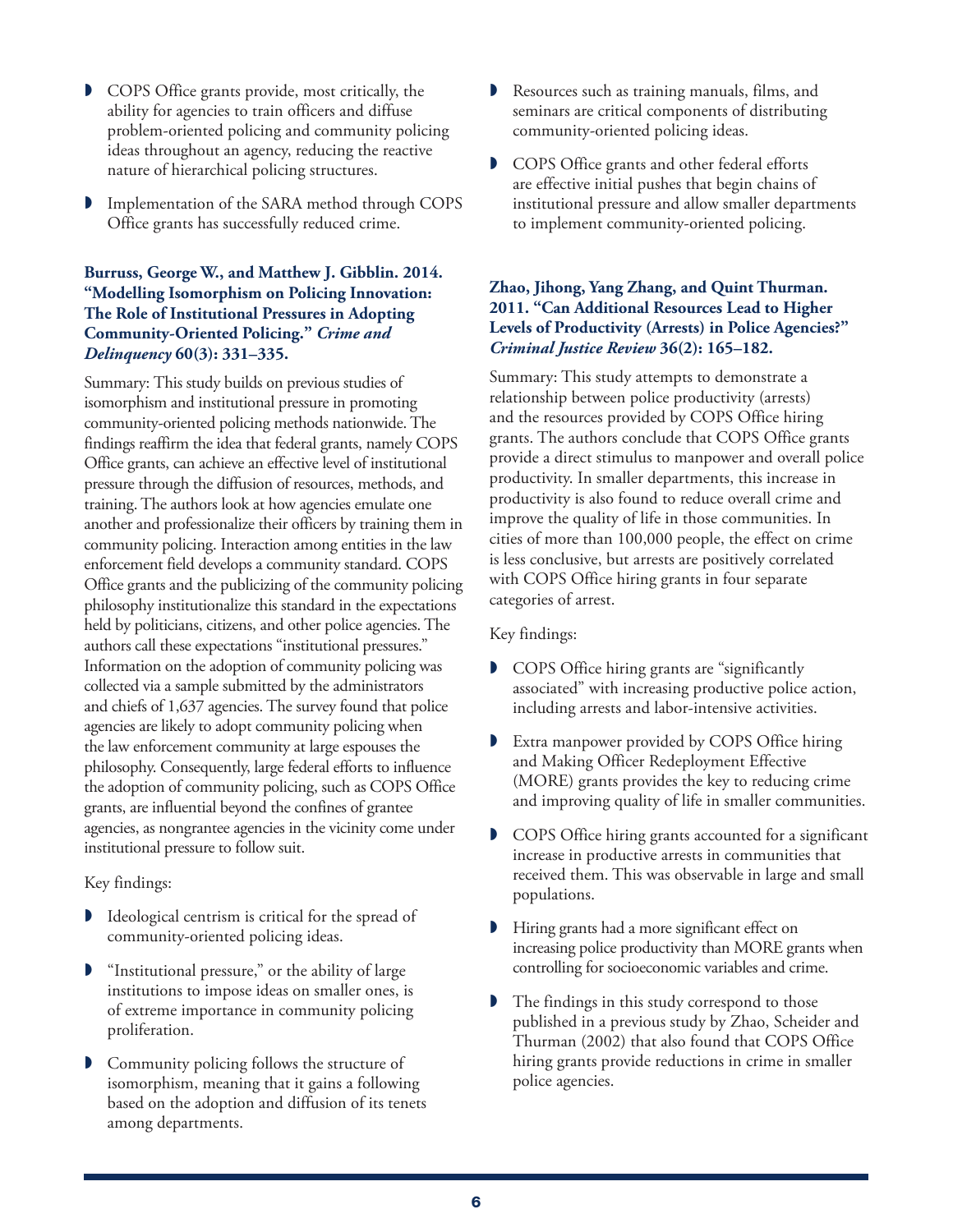#### **Heaton, Paul. 2010.** *Hidden in Plain Sight: What Cost of Crime Research Can Tell Us About Investing in Police.* **Santa Monica, CA: Rand Corporation.**

Summary: Recent budget crises have heightened the need for better information on the value of public investment in controlling crime. Policymakers need to be able to use objective measures to identify policies that yield the greatest benefits given finite resources. One of the most common crime control investments made by local and state governments is spending on police personnel. While academic researchers have made substantial advances in estimating the cost of crime and the effectiveness of police in recent years, this research is underused by the policymaking community. This paper summarizes the existing research on the effectiveness of police in preventing crime and serves as a bridge to helping policymakers understand what the current social-science literature can tell them about the value of investments in police. In addition to other work on police hiring, it looks at research on the effects of community-oriented policing investments by Evans and Owens (2007); the U.S. Government Accountability Office (2005); Zhao, Scheider, and Thurman (2002); and Worrall and Kovandzic (2007).

## Key findings:

- Cost-benefit analysis is a powerful tool for objectively evaluating the merits of crime control programs. In addition, applying this framework to real-world hiring and firing scenarios shows that investment in police personnel generates net social benefits, as well as reductions in crime that are likely to be savings in addition to the hiring costs.
- A number of studies using different methods have found that COPS Office grants reduced crime. The one recent study that did not (Worrall and Kovandzic 2007) used a narrow set of cities and chose to measure COPS Office grants using dollars per local resident, making it unable to address the impact of the grants on the size of the sworn force, which is what other research has shown has an effect on reducing crime.
- "Although effect estimates vary from study to study, the general message is that. . . increases in police staffing levels do generate measureable decreases in crime."

### **Morabito, Melissa S. 2010. "Understanding Community Policing as an Innovation: Patterns of Adoption."** *Crime and Delinquency* **56(4): 564–587.**

Summary:This study addresses the structural and environmental differences among agencies and how those differences affect the proliferation of community policing implementation. Morabito conducts a multivariable analysis of the hierarchical structure in 474 police jurisdictions to determine the ease of adoption of community policing. The study demonstrates that community policing practices are more easily diffused in larger agencies and ones where there is a greater deal of organizational commitment. Larger agencies have an easier time implementing "radical" changes like community policing, because their power is more organized and centralized and their human capital more abundant. However, the federal grants made available by the COPS Office can make it easier for smaller agencies to increase their organizational commitment and human capital so that they may also practice community policing.

- Based on a study by Trojanowicz and Bucqueroux, community policing was slower to diffuse in the decades predating the foundation of the COPS Office.
- Community policing ideas diffuse more quickly in environments with centralized power and general "from-the-top" guidance. COPS Office grants give grantees access to resources and federal credibility that make the transition easier.
- Smaller agencies have a harder time implementing community policing, and thus benefit most directly from federal funding.
- **P** Federal guidance on community policing implementation has diffused a proactive, rather than reactive, policing environment in agencies.
- Federal grants from the COPS Office can be the motivating factor for agencies, especially smaller ones, to invest in this strategy.
- An agency's organizational commitment to pursuing community policing practices, or the factors of training and time it dedicates, affects their implementation. The COPS Office emphasizes the importance of such training, increasing the rate at which these practices are adopted.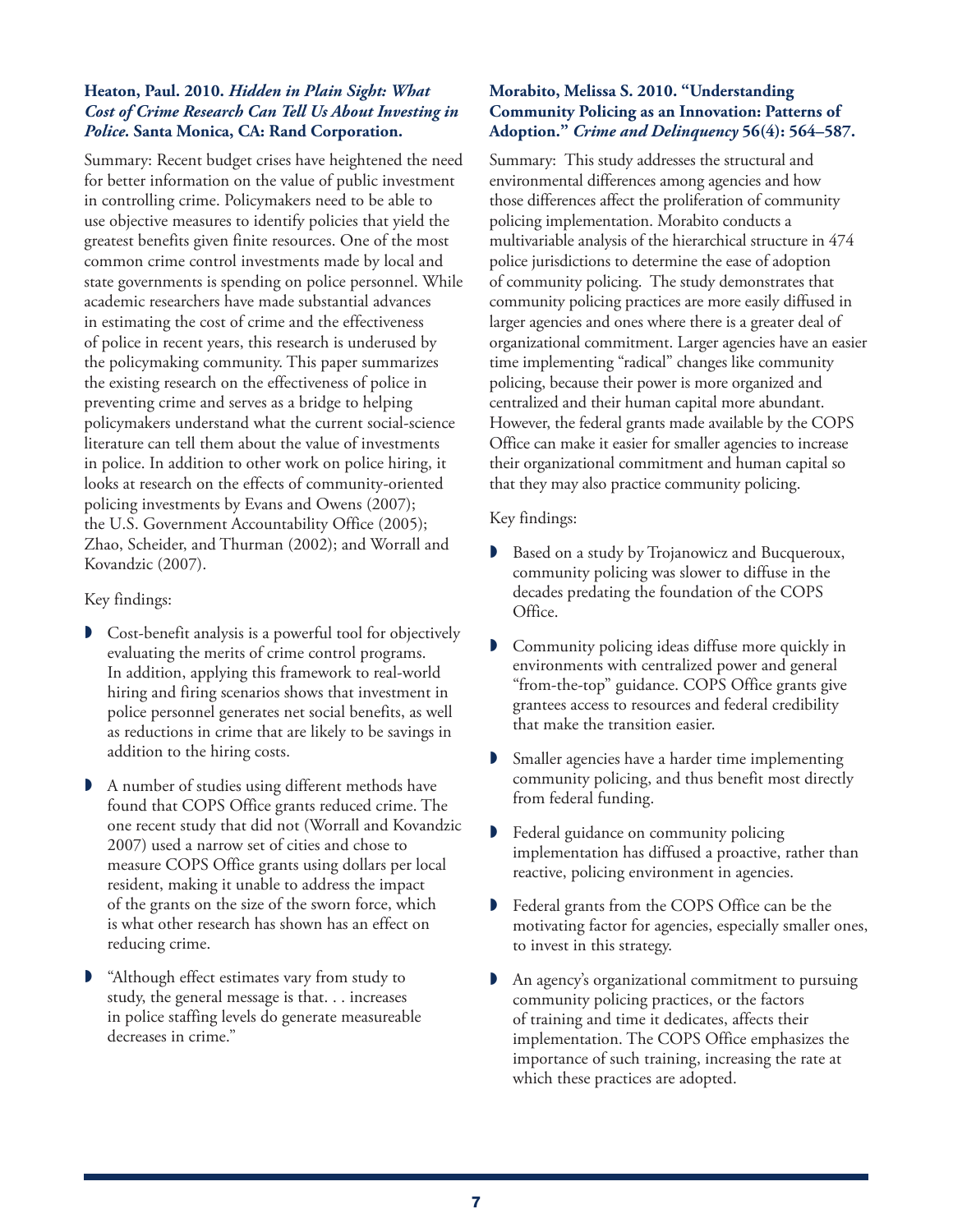## **Chappell, Allison T., and Sarah A. Gibson. 2009. "Community Policing and Homeland Security Policing: Friend or Foe?"** *Criminal Justice Policy Review* **20(3): 326–343.**

Summary: This research addresses the idea that community policing has helped improve methods of terrorism prevention. According to a survey of 213 police chiefs in and around Virginia, the community policing strategies disseminated through grants and ideas from the COPS Office and other federal entities has made it easier for police to identify potential sources of terrorism threats. This is especially noticeable in large agencies that benefit highly from federal grants and that, without community-oriented policing training, may not work with the community as closely as smaller agencies.

#### Key findings:

- A survey of 213 Virginia police chiefs found that there is a collaborative relationship between community-oriented policing ideas and improved homeland security.
- **D** COPS Office grants provide funding for police to disseminate community policing ideas, which researchers argue facilitate intelligence gathering and prevent terrorist activity by fostering relationships between police and the community.
- Chiefs with a four-year degree are more likely to emphasize the merits of community policing efficacy. This stresses the significant role that education plays in the implementation of community policing concepts to address homeland security concerns.
- **P** Police executives that have received COPS Office grants and embraced the community-oriented policing philosophy are more likely to retain these ideas longterm—a testament to the diffusion of community policing ideas in areas affected by federal grants.
- Smaller agencies were less likely to emphasize the connection between COPS Office grants and homeland security.
- Larger, more bureaucratic departments rely more heavily on federal funding and are harmed by fluctuations in year-to-year funding. COPS Office grants go further in larger departments, whereas smaller ones act with a higher degree of independence.

# **Lilley, David, and Rachel Boba. 2008. "A Comparison of Outcomes Associated with Two Key Law-Enforcement Grant Programs."** *Criminal Justice Policy Review* **19(4): 438–465.**

Summary: This study intends to explain the differences in results between COPS Office hiring grants and Local Law Enforcement Block Grants (LLEBG), which were previously assumed to be similar if not identical in function. Previous conceptions of the grants assumed that LLEBG efforts would be used in conjunction and in a support role to COPS Office grants, but the research shows that is not entirely true. Lilley and Boba find a redundancy in the functions of both grants in that they are similarly focused. LLEBGs provide similar results on crime reduction as COPS Office grants, even when used independently of COPS Office grants. Two key differences exist. One is that COPS Office hiring grants add additional manpower to departments, unlike LLEBGs. This increases police arrest productivity. The second difference is the focus LLEBGs have on reducing arrests in minor categories, such as drug use and minor disorder.

- COPS Office hiring grants have a direct effect on increasing the number of police officers and drug arrests, as well as a reduction in overall crime in the areas they serve.
- LLEBGs are on par with COPS Office hiring grants in reducing crime and increasing certain arrests.
- **D** COPS Office hiring grants are strongly associated with an increase in officer training and numbers of officers within jurisdictions.
- COPS Office hiring grants result in a higher number of new officer hires than LLEBGs.
- The increases in drug-related arrests that resulted in COPS Office grantee departments can be explained as a result of having more officers.
- LLEBGs have been more focused than COPS Office grants on drug and minor disorder arrests, which explains the reduction in arrests in these categories that occurs in LLEBG jurisdictions.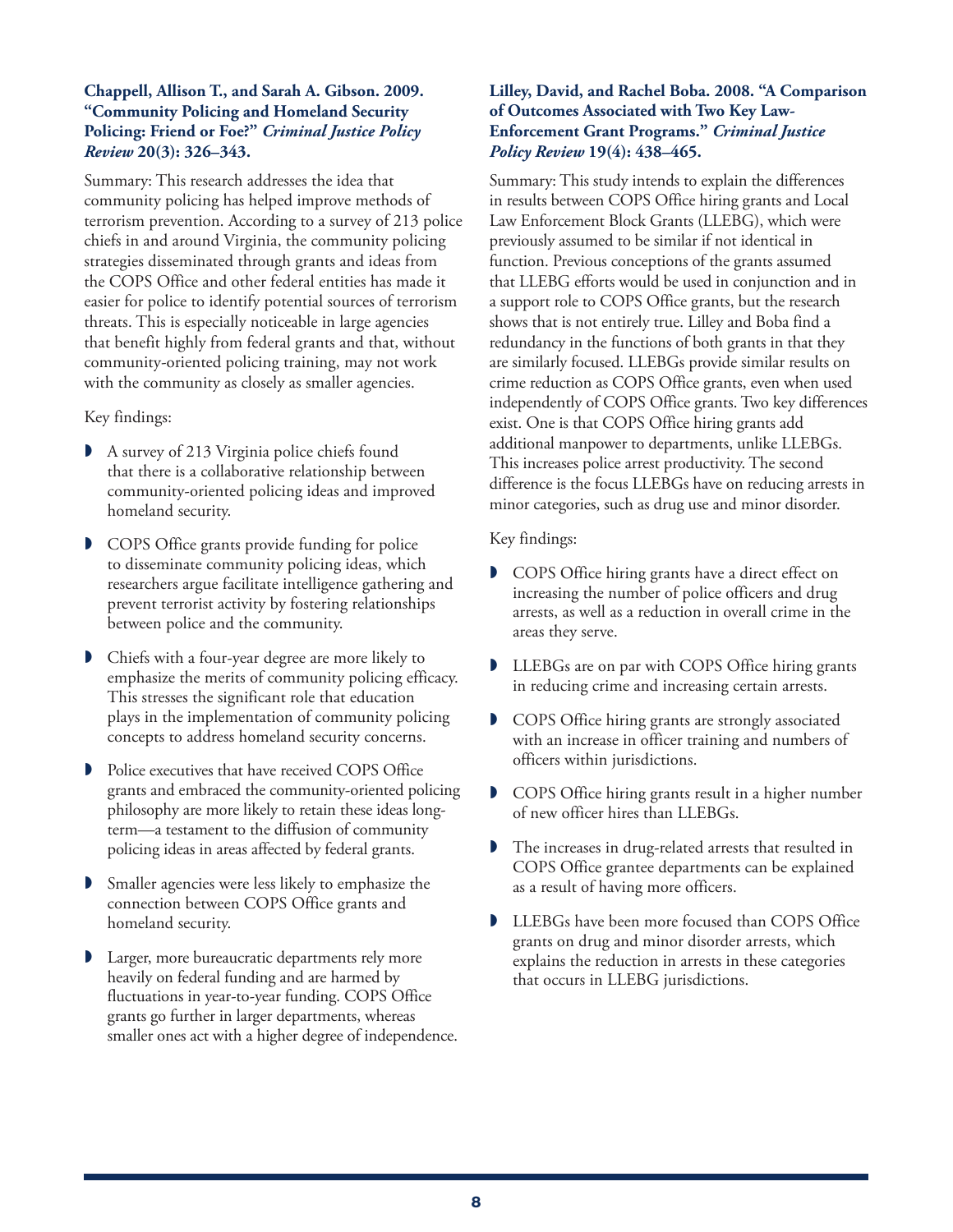# **Donohue, John, and Jens Ludwig. 2007.** *More COPS.* **Policy Brief 158. Washington, DC: The Brookings Institution.**

Summary: The COPS Office has been effective in putting more police officers on the street. The best available evidence suggests that more police lead to less crime. One of the best of these studies is by University of Chicago economist Steven Levitt, who examines what happens in cities that increase police spending for reasons unrelated to what else is occurring with local crime trends (for example, because of stronger public service unions). Levitt's estimates suggest that each 10 percent increase in the size of the police force reduces violent crime by 4 percent and property crimes by 5 percent. The 2 percent jump in the number of police generated by the COPS Office should reduce violent crimes by about 0.8 percent and property crimes by about 1 percent. The costs of crime to American society are so large—perhaps as much as \$2 trillion per year—even small percentage reductions in crime can reap very large benefits. The authors' calculations suggest that a \$1.4 billion investment in COPS Office funding is likely to generate a benefit to society valued from \$6 billion to \$12 billion.

Key findings:

- **D** "COPS appears to be one of the most cost-effective options available for fighting crime." The authors estimate that "each additional dollar devoted to the COPS program may generate somewhere in excess of \$4 to \$8.50 in benefits to society."
- A distinct advantage to having this funding come from the Federal Government rather than through local or state sources is that the Federal Government alone has the power to run budget deficits, thereby avoiding the undesirable consequence of a decrease in funding for police when state and local revenues decline.

# **Evans, William N., and Emily Owens. 2007. "COPS and Crime."** *Journal of Public Economics* **91(1–2): 181–201.**

Summary*:* By mid-2001, the COPS Office program had awarded an estimated \$5 billion in hiring grants, paying for nearly 70,000 new police officers. This paper uses annual data from 2,074 cities with populations in excess of 10,000 to show that for each officer paid for by grant funds, the size of the force expands by 0.70 officers. This finding allowed the authors to use the size of COPS Office grants as an instrument for the size of the police force in crime outcome analysis. Their

models indicate that police added to the force by the COPS Office generate statistically significant reductions in auto thefts, burglaries, robberies, and aggravated assaults and that the COPS Office technology program investment generates reductions in these same crime categories as well as in larcenies.

# Key findings:

- **D** COPS Office grants tend to "stick where they hit" and increase the size of the police force as intended.
- Analysis found statistically precise negative drops in crime in the years following receipt of a COPS Office hiring grant in four of seven index crimes (auto theft, burglary, robbery, and aggravated assault).
- **D** COPS Office grants that allowed agencies to invest capital in new policing technology generated small but statistically precise drops in the same four index crimes as well as larcenies.
- The costs incurred by the COPS Office and local governments in implementing CHP grants "are far outweighed by the monetary benefit of the resulting reductions in crime."

# **Helms, Ronald and Ricky Gutierrez. 2007. "Federal Subsidies and Evidence of Progressive Change."** *Police Quarterly* **10(1): 87–107.**

Summary: The authors qualitatively assess the impact of federal funding in the 1990s on the percentage change in police employment and on an index of progressive policing practices. Gathering a sample of data from 177 municipal agencies with more than 100 full-time officers, as well as from the Law Enforcement Management and Administrative Statistics (LEMAS), they examine change in the use of community policing activities such as the active use of problem solving, the creation of partnerships with community stakeholders, and the presence of a formal community policing plan. The study also examines whether targeted federal funds were correlated with municipal police manpower enhancements.

# Key findings:

**P** Federal funding is strongly correlated to manpower enhancements, while crime rates, population growth or decline, median income, and racial diversity are not. "Federal dollars were spent to purchase what legislators targeted these dollars for—namely, more police officers on the streets of American cities."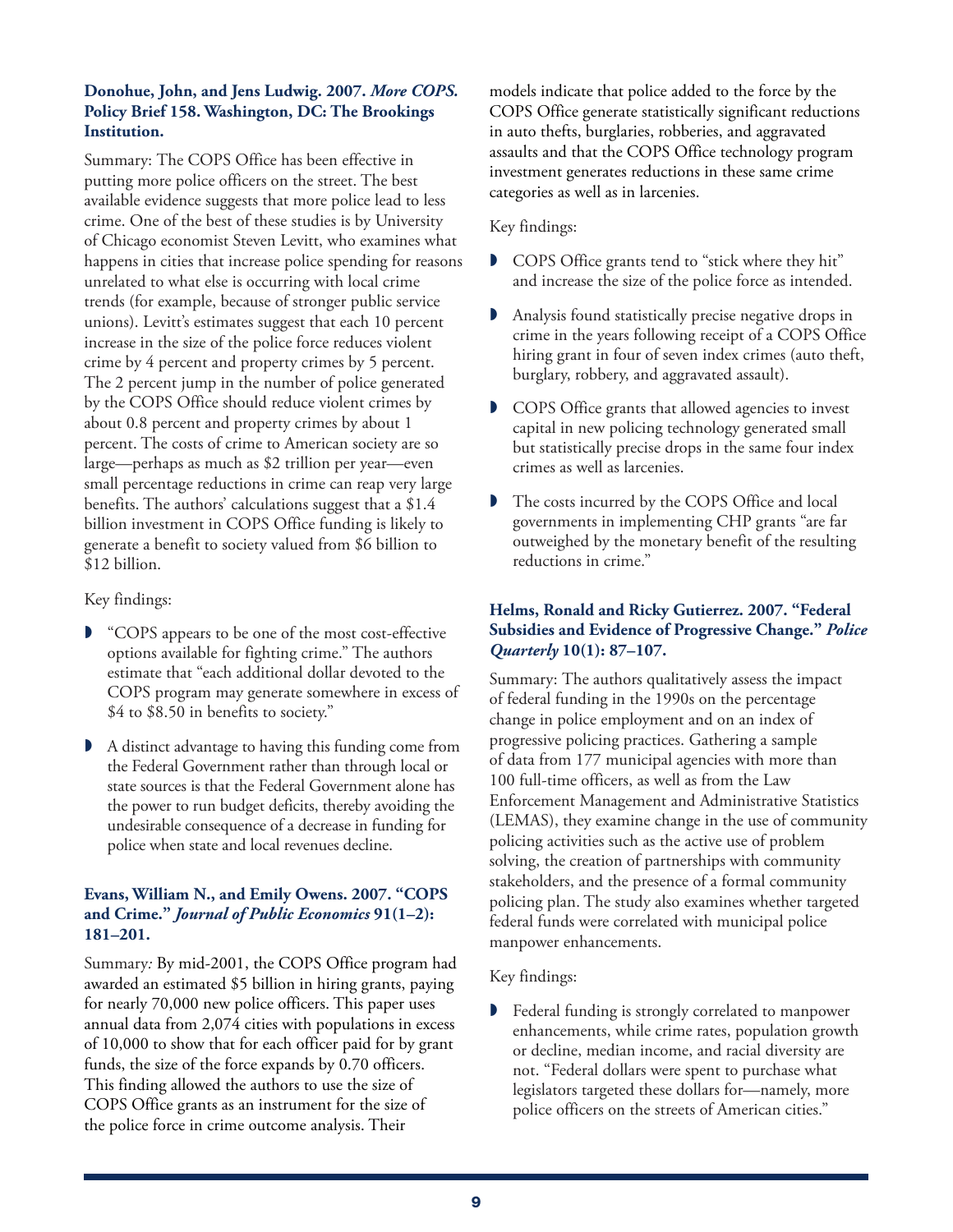- Police agencies that received the largest innovation awards were significantly more likely to report engaging in community policing practices than those receiving little to no innovation dollars.
- The authors conclude that where federal expenditures for law enforcement manpower are made available in sufficiently high quantities, organizational change occurs.

# **Worrall, John, and Tomislav Kovandzic. 2007. COPS Grants and Crime Revisited."** *Criminology*  **45(1): 159–190.**

Summary: Merging the six years of panel data used by Zhao, Scheider, and Thurman (2003) with 11 years of panel data from a sample of just 189 large cities, and controlling for pre-existing effects on crime of policing spending, this study concludes that the COPS Office spending on hiring has little to no effect on crime rates.

Key findings:

- "It is quite possible, and indeed likely, that targeted policing programs, including some of those funded by the Office of Community Oriented Policing Services, reduce crime. In fact, that is exactly what the National Research Council reported in a recent review of effective policing strategies."
- In the 189 large cities used in this analysis, the average city fiscal expenditures were \$69 million, and the average COPS Office hiring grant only \$400,000. At half of one percent of the typical agency budget, any effect on crime of a COPS Office hiring grant would be unexpected.
- The use of only 189 large cities (as opposed to the more than 6,000 communities used by Zhao, Scheider, and Thurman) is a limitation of the study that may have influenced the results, as in smaller communities the COPS Office funding for officer salaries would make up a significantly larger percentage of the overall law enforcement budget.

## **Donohue, John, and Jens Ludwig. 2006. "Why We Should Increase Funding for the COPS Program." Unpublished Paper. Cambridge, MA: National Bureau of Economic Research.**

Summary: In this brief paper, economists at Yale and Georgetown Universities examine the existing research pertaining to the COPS Office program and calculate that "each dollar devoted to COPS is likely to generate at least \$6 to \$12 in benefits to society . . . that adding \$1.4 billion in funding for the COPS program would thus avert between \$6 and \$12 billion in victimization costs to the American people, making COPS one of the most costeffective ways to reduce crime. Indeed, these benefit-cost ratios are extremely high compared to other government programs, making COPS one of the most attractive federal expenditure programs available—not just for tackling crime, but for any governmental purpose."

# **Mulhausen, David. 2006.** *Impact Evaluation of COPS Grants in Large Cities.* **Washington, DC: The Heritage Foundation.**

Summary: Do COPS Office grants stimulate local police department spending in large cities? Do COPS Office grants deter crime in large cities? To determine the impact of COPS Office grants on city police expenditures, this study analyzes two models using panel data from 58 large cities. The first set of models estimates a police expenditure function with police expenditures as the dependent variable. The police expenditure function is specified with variables that are thought to predict police spending. The second set of models estimates the relationship between COPS Office grants and crime rates. In the crime models, the dependent variables are crime rates for murder, rape, robbery, assault, burglary, larceny-theft, and motor vehicle theft.

- **For some crime rates, COPS Office grants do have a** deterrent effect. The hiring grants are linked only to reductions in robberies, while these grants failed to have measurable effects on the other crime rates.
- **Based on modeling estimates, the COPS Office** innovative grants, with an average spending amount of \$620,000, produced a victim cost-savings of \$1,341,874.
- "Overall, the innovative grants are allocated the smallest share of COPS funding but appear to produce the greatest monetary benefits."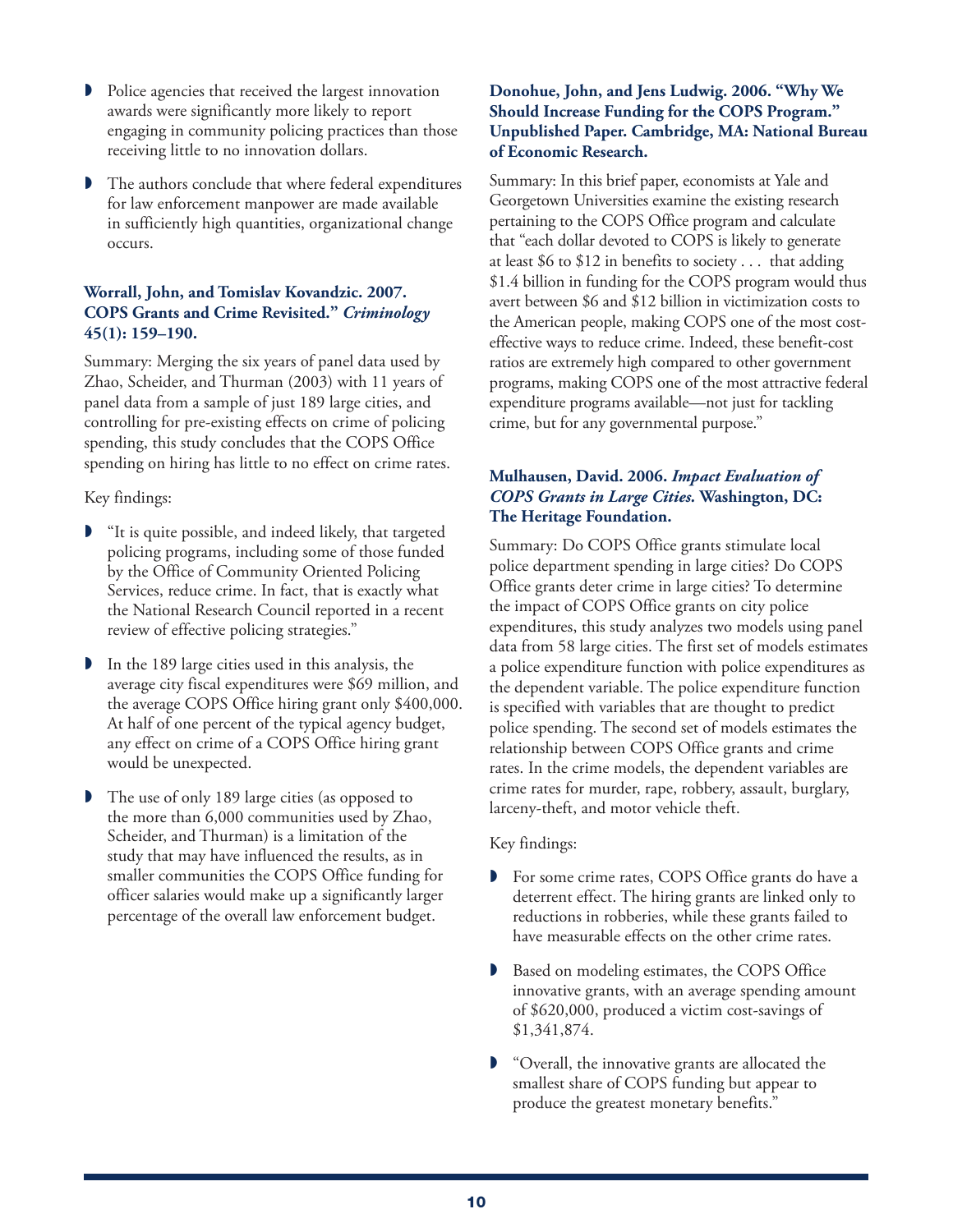#### **U.S. Government Accountability Office. 2005.**  *COPS Grants Were a Modest Contributor to Declines in Crime in the 1990s.* **Washington, DC: U.S. Government Accountability Office.**

Summary: The U.S. Government Accountability Office (GAO) was asked to evaluate the effect of the COPS Office program on the decline in crime during the 1990s. The GAO developed and analyzed a database containing annual observations on crime, police officers, COPS Office funds, and other factors related to crime, covering years prior to and during the COPS Office program (from 1990 through 2001). The GAO analyzed survey data on policing practices that agencies reportedly implemented and reviewed studies of policing practices. The GAO assessed (1) how the COPS Office obligations were distributed and how much was spent; (2) the extent to which COPS Office expenditures contributed to increases in the number of police officers and declines in crime nationwide; and (3) the extent to which COPS Office grants during the 1990s were associated with policing practices that crime literature indicates could be effective.

Key findings:

- For the years 1994 through 2001, the GAO found that COPS Office hiring grant expenditures contributed to increases in sworn officer levels above the levels that would have been expected without these funds.
- GAO estimated that the COPS Office grant expenditures contributed to the reduction in crime in the 1990s independently of other factors that they were able to take into account in their analysis.
- "As a demonstration of whether a federal program can affect crime through hiring officers and changing policing practices, the evidence indicates that the COPS Office contributed to declines in crime above the levels of declines that would have been expected without it."

## **U.S. Government Accountability Office. 2005.**  *Interim Report in the Effects of COPS Funds on the Decline in Crime During the 1990s.* **Washington, DC: U.S. Government Accountability Office.**

Summary: This preliminary report by the US Government Accountability Office (GAO) evaluates the effect of the COPS Office program on the decline in crime during the 1990s.

Key findings:

- The crimes reduced because of COPS Office grant expenditures amounted to about 8 percent of the total decline in index crimes and about 13 percent of the total decline in violent crimes from 1993 levels.
- During the years 1999 and 2000, when the COPS Office expenditures averaged about \$829 million per year (or about 1.5 percent of all local law enforcement expenditures) and crime continued to decline, the GAO calculated that the COPS Office-funded reductions in crimes accounted for about 5 percent of the total reduction in index crimes and about 10 percent of the total reduction in violent crimes from their 1993 levels.

# **Donohue, John. 2004. "Clinton and Bush's Report Cards on Crime Reduction: The Data Show Bush Policies are Undermining Clinton Gains."** *The Economists' Voice* **1(1).**

Summary: At the 2004 Democratic Convention, former President Bill Clinton argued that he had put police on the street and taken guns off but that then President George W. Bush had done the opposite. Was Clinton truly more anticrime? In this study, the author compares the two administrations' investments in the COPS Office funding and calculates the impact of that investment on crime using cost-effectiveness models developed by University of Chicago economist and John Bates Medal winner Steven Levitt.

- Econometric studies show that a 10 percent increase in police should generate a drop in crime in the range of four to five percent.
- By targeting the new police in higher crime areas, the Clinton COPS Office program can take credit for a greater total drop in crime of about six to eight percent.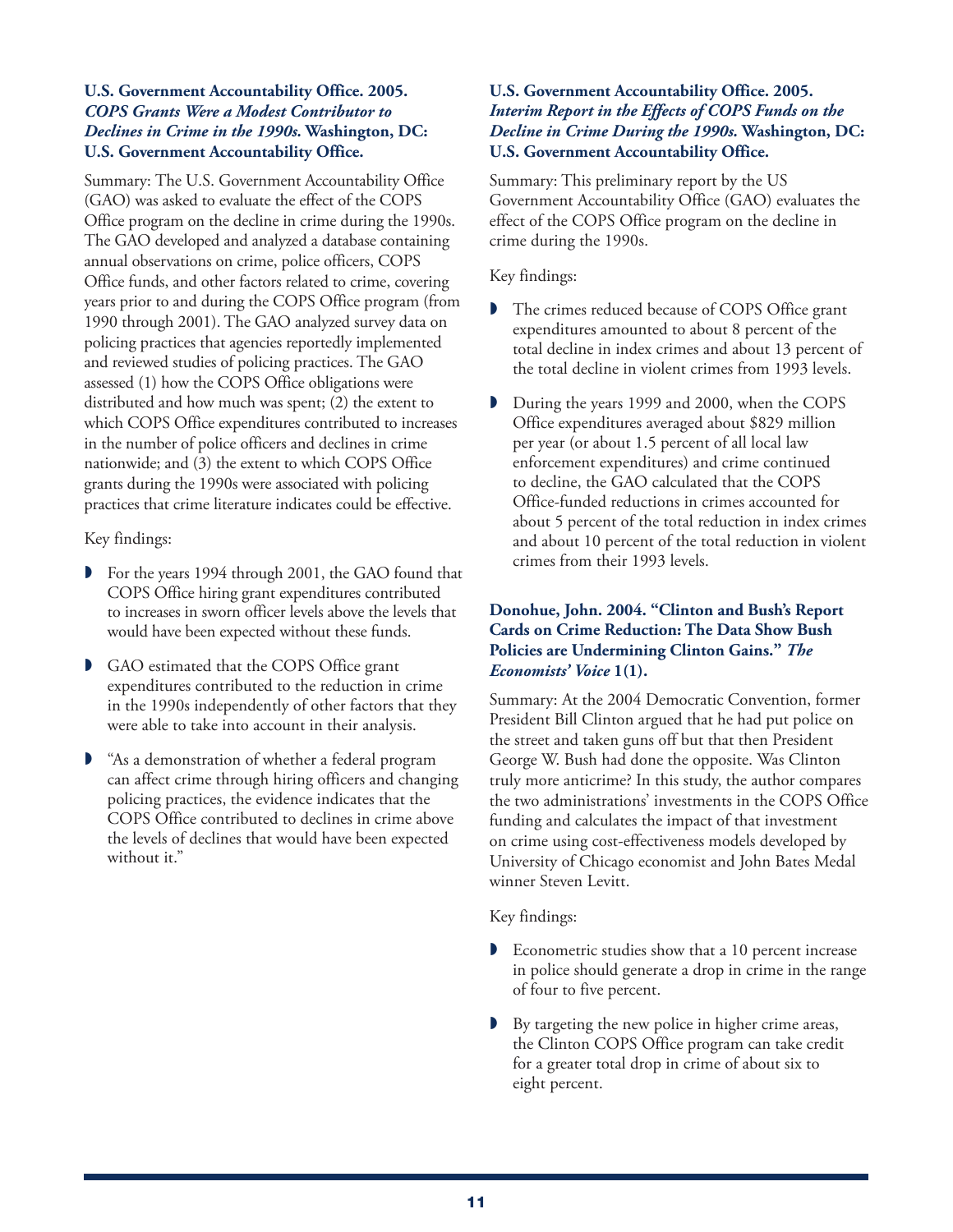#### **Zhao, Jihong, and Quint Thurman. 2004.** *Funding Community Policing to Reduce Crime: Have COPS Grants Made a Difference from 1994 to 2000?*  **Washington, DC: Office of Community Oriented Policing Services.**

Summary: Adding additional years to the authors' previous study, this COPS Office–funded study found that "COPS hiring and innovative grant programs are related to significant reductions in local crime rates in cities with populations greater than 10,000 for both violent and non-violent offenses." Further, "in cities with populations greater than 10,000 an increase in one dollar of hiring grants per resident contributed to a corresponding decline of 10.95 violent crimes and 27.88 property crimes per 100,000 residents."

# **Zhao, Jihong, Matthew Scheider, and Quint Thurman. 2003. "A National Evaluation of the Effect of COPS Grants on Police Productivity (Arrests) 1995–1999."** *Police Quarterly* **6(4): 387–409.**

Summary: In a study related to the authors' 2004 evaluation (above), this research empirically examines the contribution that funding provided by the COPS Office has had on police productivity in the United States from 1995 to 1999. Six years of panel data were assembled to assess the effect of COPS Office funding on police productivity (arrest) while controlling for other factors that could influence the relationship. The COPS Office funding data were combined with Uniform Crime Report data, 1990 U.S. Census data, and Bureau of Labor Statistics data. A total of 4,482 cities are included in the study sample, accounting for more than 110 million Americans living in the United States.

Key findings:

- Primary findings suggest that after controlling for other factors, COPS Office hiring initiatives have resulted in a significant increase in police arrests for violent, drug, and social disorder offenses for the entire population of COPS Office grantees.
- A \$1 increase per resident in the form of hiring grants was associated with a corresponding increase in police arrests for social disorder offenses of 22.16 arrests per 100,000 persons.
- Similarly, an increase of \$1 in the form of Making Officer Redeployment Effective grants contributed to 49.49 additional police arrests for social disorder offenses per 100,000 population in the sample.

# **Koper, Christopher, Gretchen Moore, and Jeffrey Roth. 2002.** *Putting 100,000 Officers on the Street: A Survey-Based Assessment of the Federal COPS Program.* **Washington, DC: The Urban Institute.**

Summary: This report is an update to the earlier Urban Institute process evaluation of the COPS Office, titled *National Evaluation of the COPS Program: Title I of the 1994 Crime Act*. As part of a larger, multi-year study of the COPS Office, this 2002 report examines the progress of the COPS Office toward the goal of adding 100,000 officers to the nation's communities through grants for hiring officers and civilians and acquiring technology. By using results from a telephone survey conducted with a nationally representative sample of police agencies in the summer of 2000, the report estimates the COPS Office's impact. Two key issues are addressed in the report. First, how many officers has the COPS Office added to U.S. police agencies? Second, how much of this increase has been short-term and how much will continue on a permanent, or at least indefinite, basis after the expiration of COPS Office grants?

- Results suggest that grantees will keep most hiring and civilian positions after their grants expire and that productivity gains from technology grants, while variable, will be close—on average—to those forecast when the grants were awarded.
- The overall estimate is that the COPS Office would add 98,000 officers to the nation's communities on a temporary basis between 1994 and 2005, within a likely range of 93,400 to 102,700 officers.
- After post-grant attrition of officer and civilian positions, it was estimated that the permanent, or at least indefinite, impact of the COPS Office post-2005 would be 82,000 officers, within a likely range of 69,100 to 92,200 officers.
- New officers will account for 60–65 percent of the temporary COPS Office effect and 55–60 percent of the permanent COPS Office effect, while productivity increases (measured in officer equivalents) stemming from technology grants and, to a lesser extent, civilian grants will account for the remainder.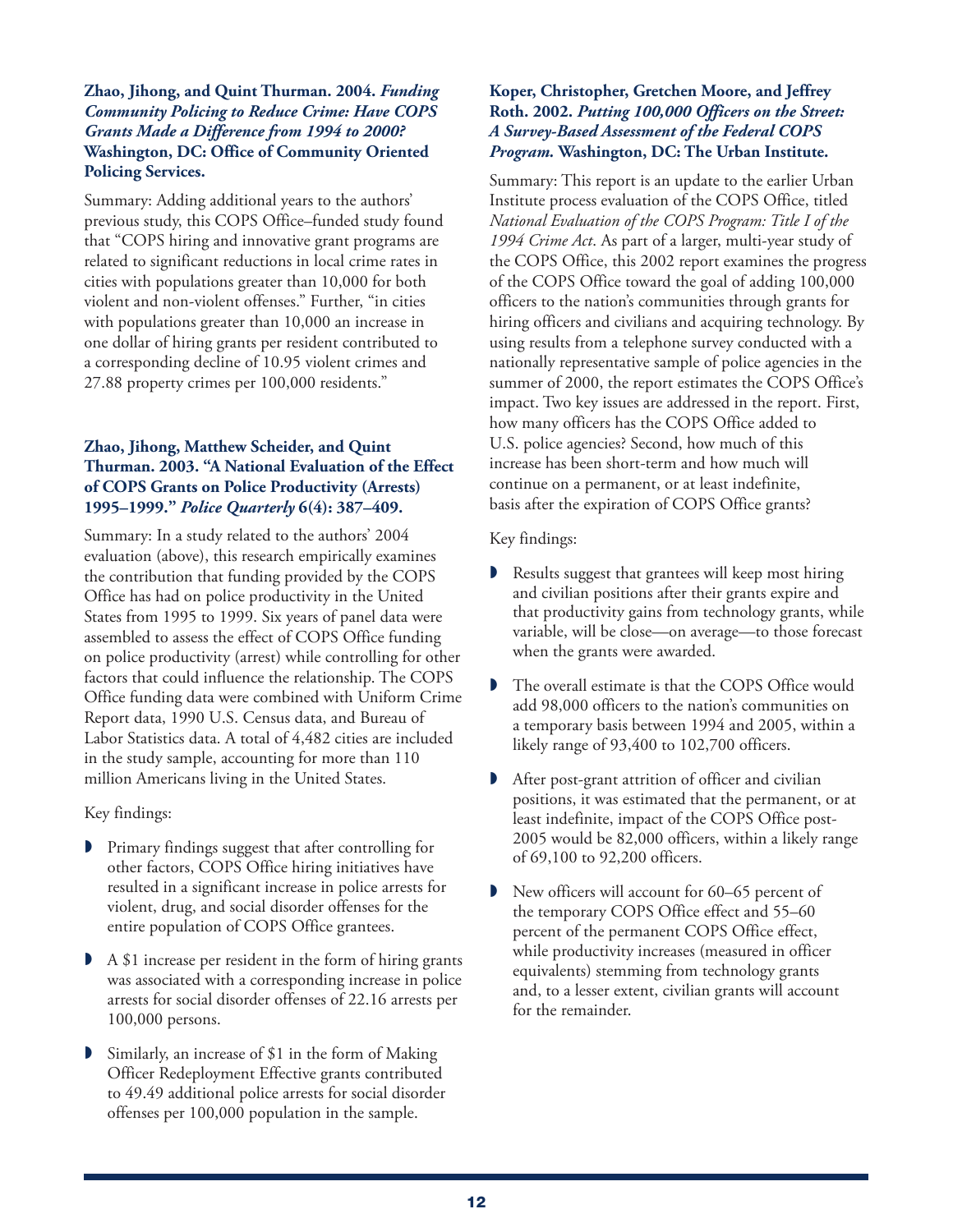# **Zhao, Jihong, Matthew Scheider, and Quint Thurman. 2002. "Funding Community Policing to Reduce Crime: Have COPS Grants Made a Difference?"**  *Criminology and Public Policy* **2(1): 7–32.**

*Summary:* Using six years of panel data, the authors examine the effects of the COPS Office grants awarded to 6,100 law enforcement agencies serving more than 145 million citizens. Their study focuses on estimates of impact on crime reduction (based on Uniform Crime Reporting data for violent and property crime) through time in jurisdictions receiving funding, using a model which controls for baseline levels of crime, socioeconomic characteristics, city size, population diversity, and population mobility. Interestingly, COPS Office funding was found to be much more effective in communities with at least 10,000 residents, implying that federal funding directly to local law enforcement agencies is an effective way to reduce crime in medium-sized and large cities.

## Key findings:

- Analysis shows that COPS Office hiring and innovative grants have led to reductions in local crime rates for cities with populations greater than 10,000.
- Findings also indicate that in cities with populations greater than 10,000, an increase in \$1 of hiring grant funding per resident contributed to a corresponding decline of 5.26 violent crimes and 21.63 property crimes per 100,000 residents.
- An increase in \$1 of innovative grant funding per resident contributed to a decline of 12.93 violent crimes and 45.53 property crimes per 100,000 persons.

# **Muhlhausen, David B. 2001.** *Do Community Oriented Policing Services Grants Affect Violent Crime Rates?* **Center for Data Analysis Report No. CDA01—05. Washington, DC: Heritage Foundation.**

*Summary:* This study addresses the question of whether the COPS Office program is an effective crime-fighting strategy by measuring the program's impact on violent crime rates. It does not analyze the effect of adding officers to the street; it analyzes only the relationship between COPS Office funding and violent crime rates at the county level. To analyze the relationship of COPS Office grants to violent

crime rates, Heritage Foundation researchers used data on each COPS Office grant, violent crime offenses and arrests at the county level, admissions to prison for violent crimes by county, county socioeconomic factors (employment, population characteristics, age distribution, and income per capita), and local government expenditures. Complete data for all five years were available for 752 counties. The average total population for these 752 counties during the period in question was about 143 million people, or approximately 53.8 percent of the average total U.S. population from 1994 to 1998.

# Key findings:

- Analysis of the data shows that COPS Office grants for the hiring of additional police officers and grants for redeployment, known as Making Officer Redeployment Effective grants, do not have a statistically significant effect on reducing violent crime rates.
- **The COPS Office's miscellaneous grants, including** funds for addressing such specific problems as gangs, domestic violence, and illegal use of firearms by youth, have a statistically significant effect on reducing violent crime rates.
- For each additional \$1 of miscellaneous COPS Office grants per capita, the expected level of violent crime declined by almost 16.2 incidents per 100,000 people.
- Note that one limitation of the Heritage Foundation study is its use of city-level funding data and countylevel crime data. Thus, it assumes that COPS Office grants to cities will have a significant effect on county violent crime rates. On average, for each of the 752 counties included in the report, the COPS Office provided funding to 62 percent of agencies within those counties.

# **Zhao, Jihong, and Quint Thurman. 2001.** *A National Evaluation of the Effect of COPS Grants on Crime From 1994 to 1999.* **Washington, DC: Office of Community Oriented Policing Services.**

*Summary:* This research empirically examines the contribution that funding provided by the COPS Office has had on the decline in U.S. crime rates from 1995 to 1999. Furthermore, it analyzes if this effect is different for very small versus larger jurisdictions. Six years of panel data (1994 to 1999) were assembled to